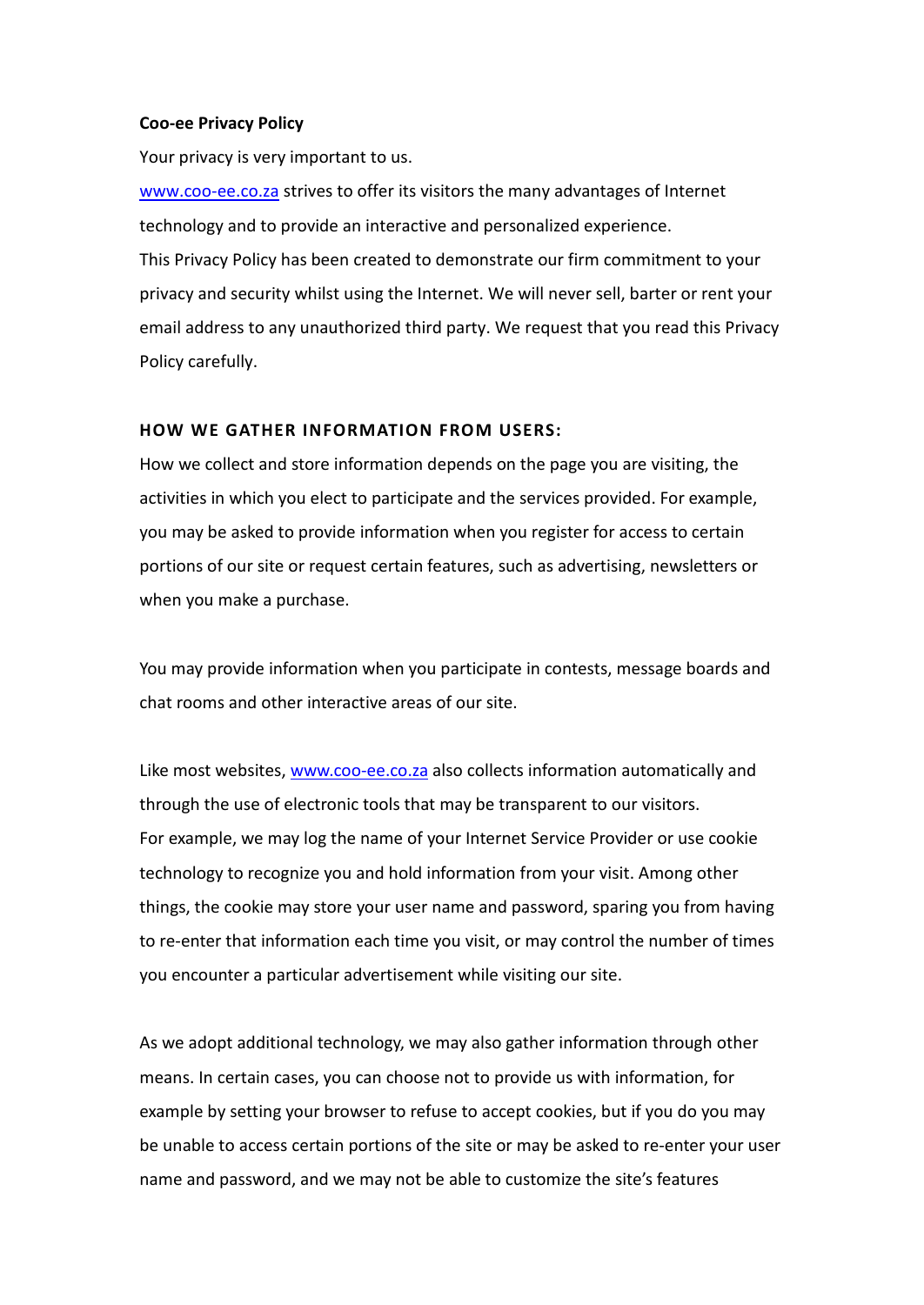according to your preferences.

#### **WHAT WE DO WITH THE INFORMATION WE COLLECT:**

Like other Web publishers, we collect information to enhance your visit and deliver more individualized content and advertising. We respect your privacy and do not share your information with anyone. Aggregated Information (information that does not personally identify you) may be used in many ways.

For example, we may combine information about your usage patterns with similar information obtained from other users to help enhance our site and services (e.g. to learn which pages are visited most or what features are most attractive). Aggregated Information may occasionally be shared with our advertisers and business partners. Again, this information does not include any Personally Identifiable Information about you or allow anyone to identify you individually.

We may use Personally Identifiable Information collected on [www.cooee.co.za](http://www.cooee.co.za/) to communicate with you about your registration and customization preferences; our Terms of Service and Privacy Policy; services and products offered by [www.coo](http://www.coo-ee.co.za/)[ee.co.za](http://www.coo-ee.co.za/) and other topics we think you might find of interest.

Personally Identifiable Information collected by [www.cooee.co.za](http://www.cooee.co.za/) may also be used for other purposes, including but not limited to site administration, troubleshooting, processing of e-commerce transactions, administration of sweepstakes and contests, and other communications with you. Certain third parties who provide technical support for the operation of our site (our Web hosting service for example) may access such information. We will use your information only as permitted by law.

In addition, from time to time as we continue to develop our business, we may sell, buy, merge or partner with other companies or businesses. In such transactions, user information may be among the transferred assets. We may also disclose your information in response to a court order, at other times when we believe we are reasonably required to do so by law, in connection with the collection of amounts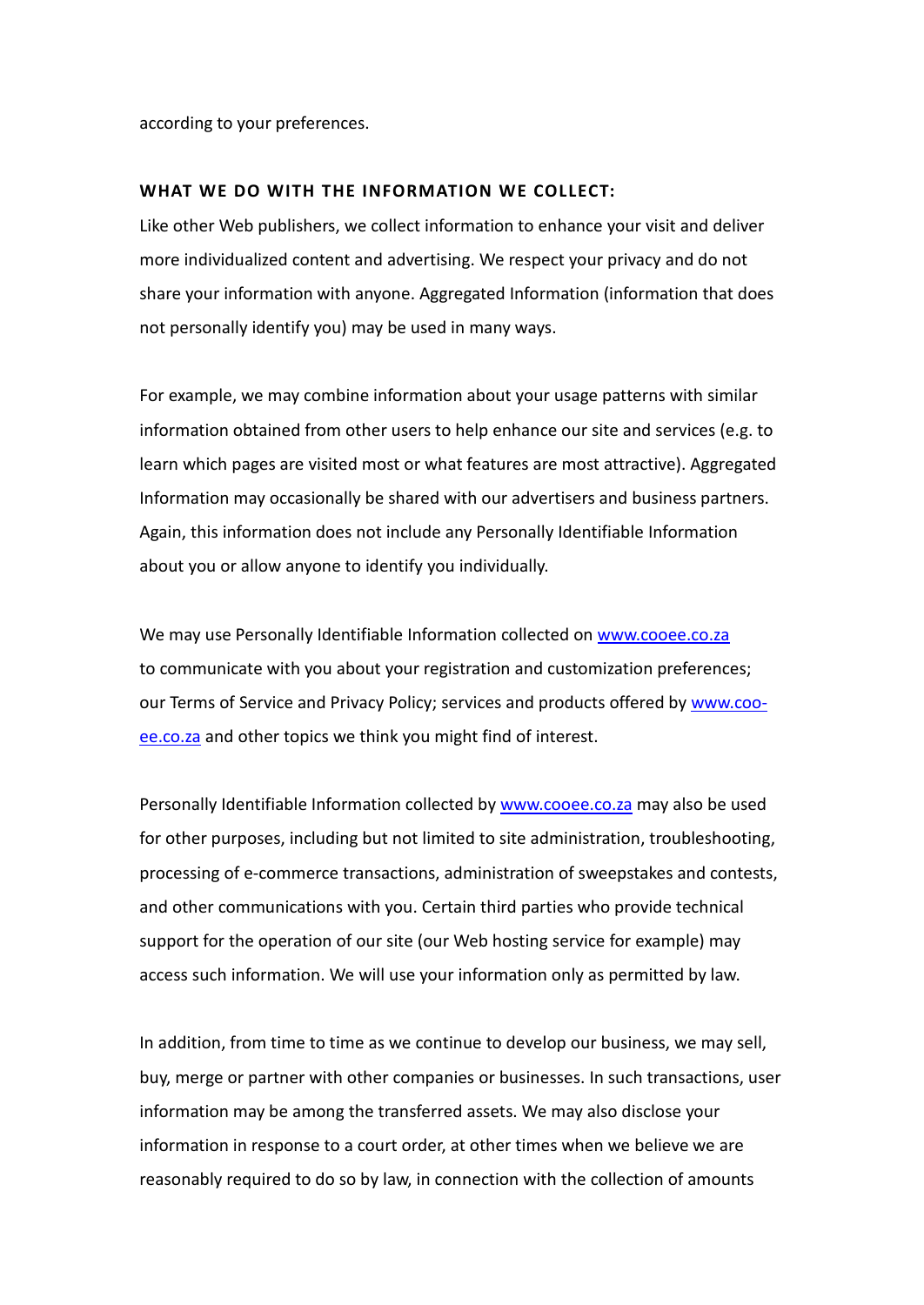you may owe to us, and/or to law enforcement authorities whenever we deem it appropriate or necessary. Please note we may not provide you with notice prior to disclosure in such cases.

#### **USER NAMES AND PASSWORDS**

Your access to parts of our website may be protected by a user name and a password. Do not give your password to anyone. If you enter a section of our website that requires a password, you should log out when you leave. As a safety precaution, you should also close out of your web browser completely and re-open it before viewing other parts of the Internet.

### **AFFILIATED SITES, LINKED SITES AND ADVERTISEMENTS:**

[www.cooee.co.za](http://www.cooee.co.za/) expects its partners, advertisers and affiliates to respect the privacy of our users. Be aware, however, that third parties, including our partners, advertisers, affiliates and other content providers accessible through our site, may have their own privacy and data collection policies and practices. For example, during your visit to our site you may link to, or view as part of a frame on a [www.cooee.co.za](http://www.cooee.co.za/) page, certain content that is actually created or hosted by a third party. Also, through [www.cooee.co.za](http://www.cooee.co.za/) you may be introduced to, or be able to access, information, web sites, features, contests or sweepstakes offered by other parties. [www.cooee.co.zai](http://www.cooee.co.za/)s not responsible for the actions or policies of such third parties. You should check the applicable privacy policies of those third parties when providing information on a feature or page operated by a third party.

While on our site, our advertisers, promotional partners or other third parties may use cookies or other technology to attempt to identify some of your preferences or retrieve information about you. For example, some of our advertising is served by third parties and may include cookies that enable the advertiser to determine whether you have seen a particular advertisement before. Other features available on our site may offer services operated by third parties and may use cookies or other technology to gather information. [www.cooee.co.za](http://www.cooee.co.za/) does not control the use of this technology by third parties or the resulting information, and is not responsible for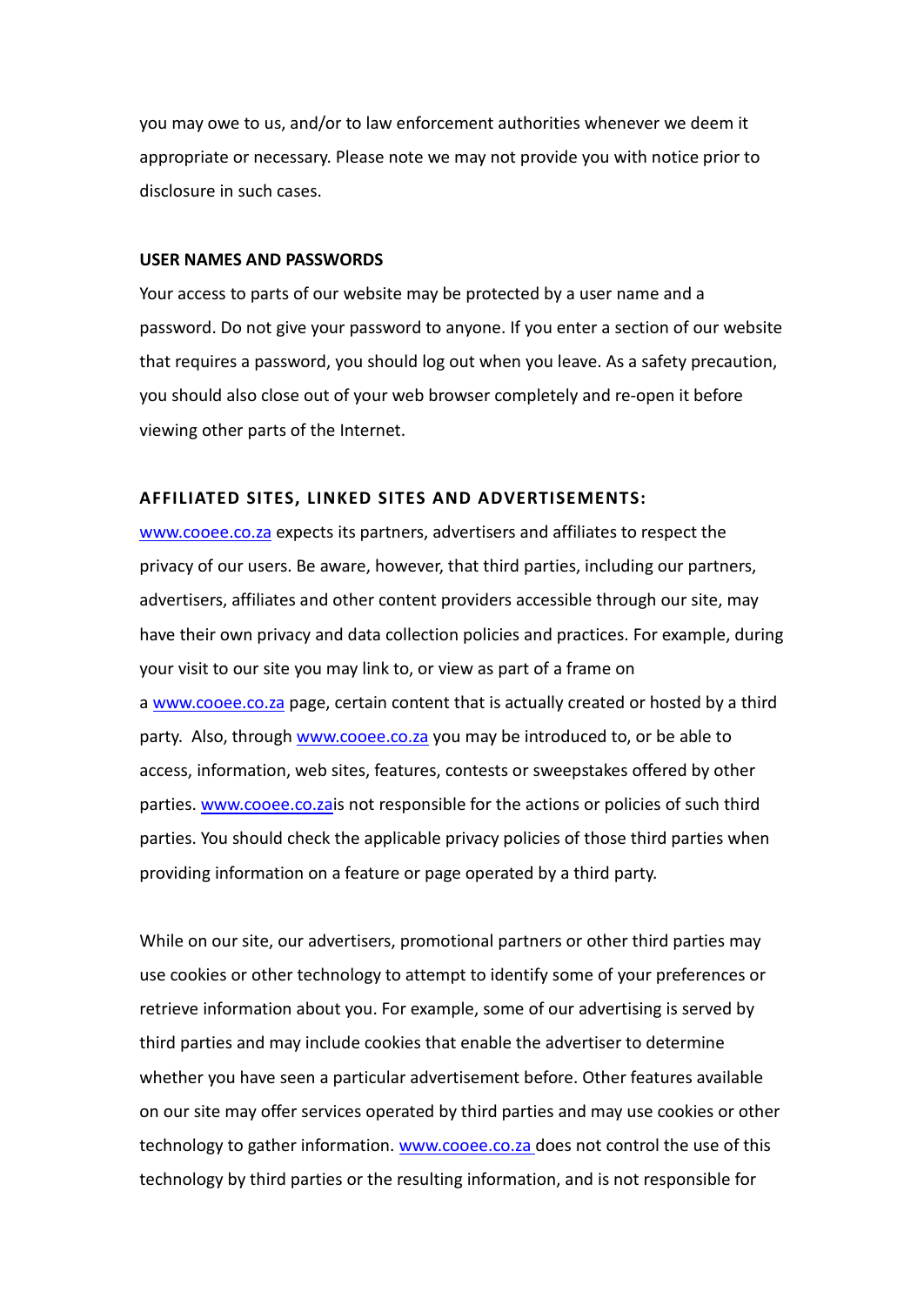any actions or policies of such third parties.

You should also be aware that if you voluntarily disclose Personally Identifiable Information on message boards or in chat areas, that information can be viewed publicly and can be collected and used by third parties without our knowledge and may result in unsolicited messages from other individuals or third parties. Such activities are beyond the control of [www.cooee.co.za](http://www.cooee.co.za/) and this policy.

# **CHILDREN:**

Coo-ee.co.za does not knowingly collect or solicit Personally Identifiable Information from or about children under 13 except as permitted by law. If we discover we have received any information from a child under 13 in violation of this policy, we will delete that information immediately. If you believe [www.cooee.co.za](http://www.cooee.co.za/) has any information from or about anyone under 13, please contact us at the address listed below.

Here are a few tips to help make a child's online experience safer:

- Teach kids never to give personal information, such as name, address, phone, school, etc., unless supervised by a parent or responsible adult.
- Know the sites your kids are visiting and which sites are appropriate.
- Look for Web site privacy policies. Know how your child's information is treated.
- Check out the FTC's site <http://www.ftc.gov/bcp/conline/edcams/kidzprivacy/index.html> for more tips on protecting children's privacy online.

# **CONTACTING COO-EE:**

We can be reached by contacting: Coo-ee.co.za Email: [info@cooee.co.za](mailto:info@cooee.co.za)

# **CHANGES TO THIS POLICY:**

Coo-ee.co.za reserves the right to change this policy at any time. Please check this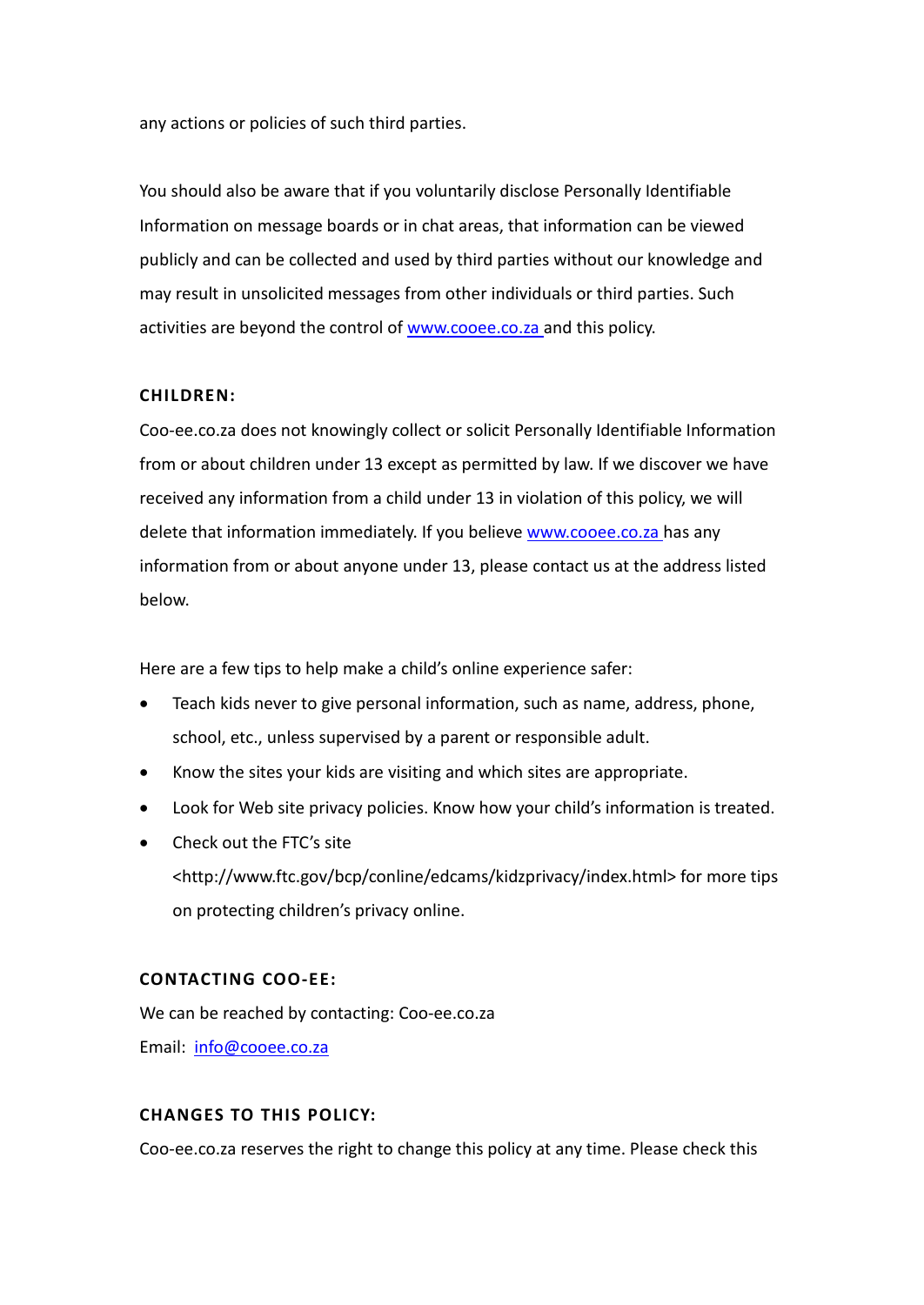page periodically for changes. Your continued use of our site following the posting of changes to these terms will mean you accept those changes. Information collected prior to the time any change is posted will be used according to the rules and laws that applied at the time the information was collected.

# **GOVERNING LAW:**

This policy and the use of this Site are governed by South African law. If a dispute arises under this Policy we agree to first try to resolve it with the help of a mutually agreed-upon mediator in the following location: Durban, South Africa. Any costs and fees other than attorney fees associated with the mediation will be shared equally by each of us.

If it proves impossible to arrive at a mutually satisfactory solution through mediation, we agree to submit the dispute to binding arbitration at the following location: Durban, South Africa under the rules of the South African Arbitration Association. Judgment upon the award rendered by the arbitration may be entered in any court with jurisdiction to do so**.**

[www.cooee.co.za](http://www.cooee.co.za/) is controlled, operated and administered entirely within South Africa. This statement and the policies outlined herein are not intended to and do not create any contractual or other legal rights in or on behalf of any party.

## *New page -* **Disclaimer**

The owner of this website and the accompanying materials have used their best efforts in preparing this website. The owner makes no representation or warranties with respect to the accuracy, applicability, fitness or completeness of the contents of this website.

The information contained in this website is strictly for educational purposes. Therefore, if you wish to apply information contained in this website, you are taking full responsibility for your actions.